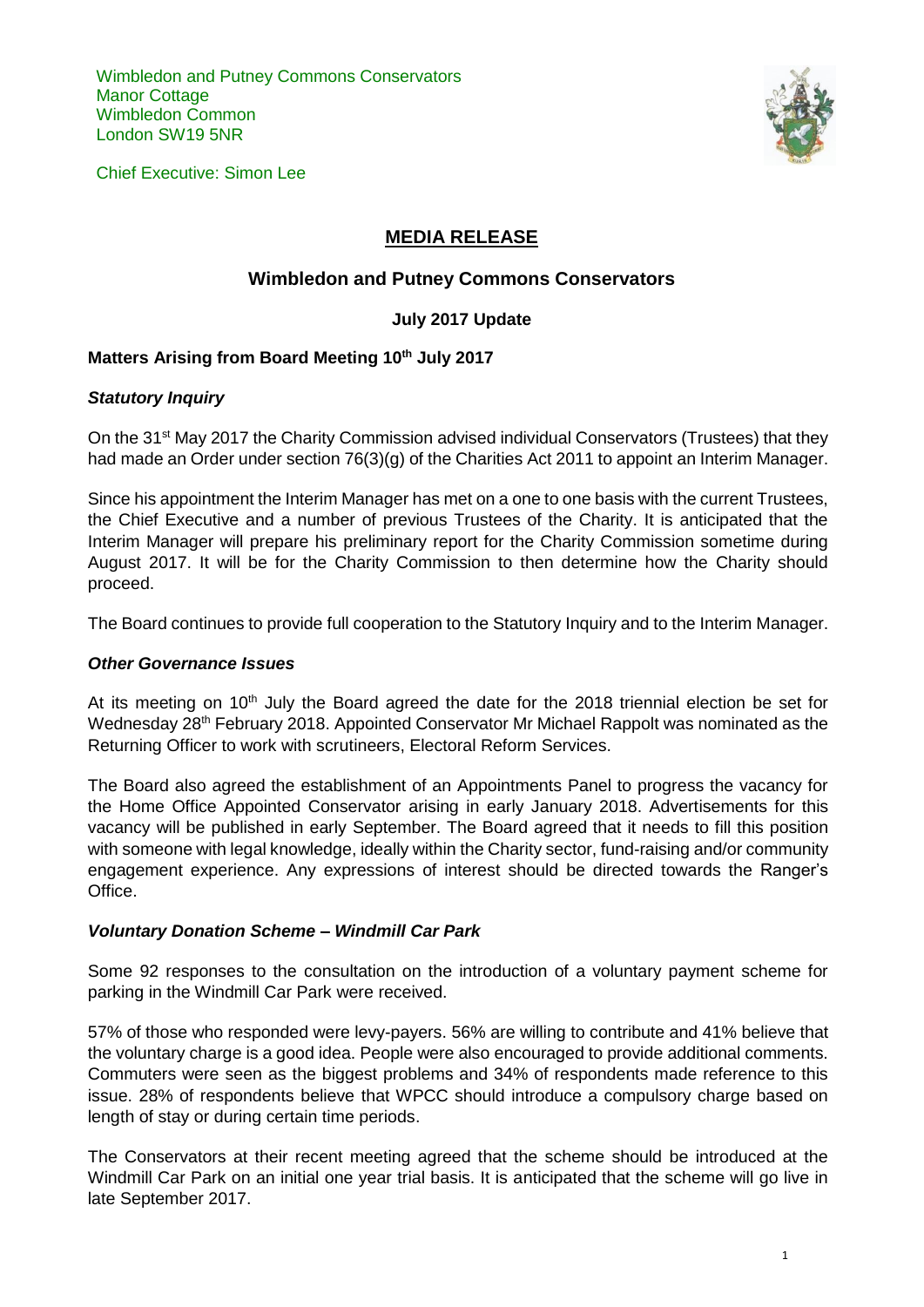## **Inner Windmill Road Fundraising**

Looking after pathways and access routes is a vital part of the work of the Board and it is a major task to keep everything in good repair.

In June 2017 the Charity launched a fund-raising appeal to restore Inner Windmill Road. This is the main route through the Common for all our visitors - walkers, joggers, cyclists, wheelchair users and those with pushchairs - and this continued heavy use means it now urgently requires restoration.

In order to carry out restoration of this track, the Charity needs to raise in the region of £55,000 and we are appealing to people who use and love the Commons, to help us fund this major project. Each metre costs £45 to rebuild and with your help we can make a real difference to the accessibility of the Commons.

To date through generous donations, the Charity has raised over £18,000 that is dedicated towards our target.

More details about how to donate to the Access For All Appeal are on our website:

[www.wpcc.org.uk/how-to-donate/access-for-all](http://www.wpcc.org.uk/how-to-donate/access-for-all)

### **Recent Events**

On the weekend of the 17<sup>th</sup> and 18<sup>th</sup> June 2017 the Commons' held its fourth BioBlitz event. This year's event included a small mammal trapping survey, moth trapping, a bat walk, a bird walk, the Quekett Microscopical Club, two guided nature walks and an interactive bee talk.

The events provided a number of highlights for those involved, overall 166 different species were recorded during the weekend's events. This included 3 species of bats, twenty six species of birds, a common shrew, a weasel and a wood mouse. The BioBlitz plant survey of the habitats found along the route followed on the guided nature walks yielded 84 plant species including small colonies of Bee Orchid and Southern Marsh Orchid. Vetches were particularly evident this year in marked contrast to 2016 when the cool and rainy early summer had promoted unusually tall grass growth which suppressed the abundance of some other flowering plants.

At least 40 people attended each of the various walks and talks, providing an excellent way of engaging with visitors of all ages and increasing awareness and understanding of the rich biodiversity and the importance of the different habitats found on the Commons.

On the evening of the 5<sup>th</sup> July 2017, 39 people attended a walk over Putney Heath led by senior managers. As well as learning about some of the work activities necessary to retain the Commons' heathlands and woodlands, the group also visited Seven Post Pond to see how invasive species can influence the ecosystem of aquatic habitats. The Conservation and Engagement Officer promoted an opportunity for volunteers to join him in clearing invasive weed from the pond. Anyone interested please contact the Ranger's Office.

### **Listed Memorial**

The Commons has a number of memorial stones, including War Memorials in Wimbledon Village, Roehampton and the Richardson Evans Memorial Playing Fields. One of the lesser known is the King's Royal Rifle Corps War Memorial located on the edge of the Wimbledon Common Golf Course off the Gravelly Rides (Grid Ref. TQ 227 718). The stone was erected to commemorate men of the King's Royal Rifle Corps who passed through the Wimbledon Common transit camp during the First World War.